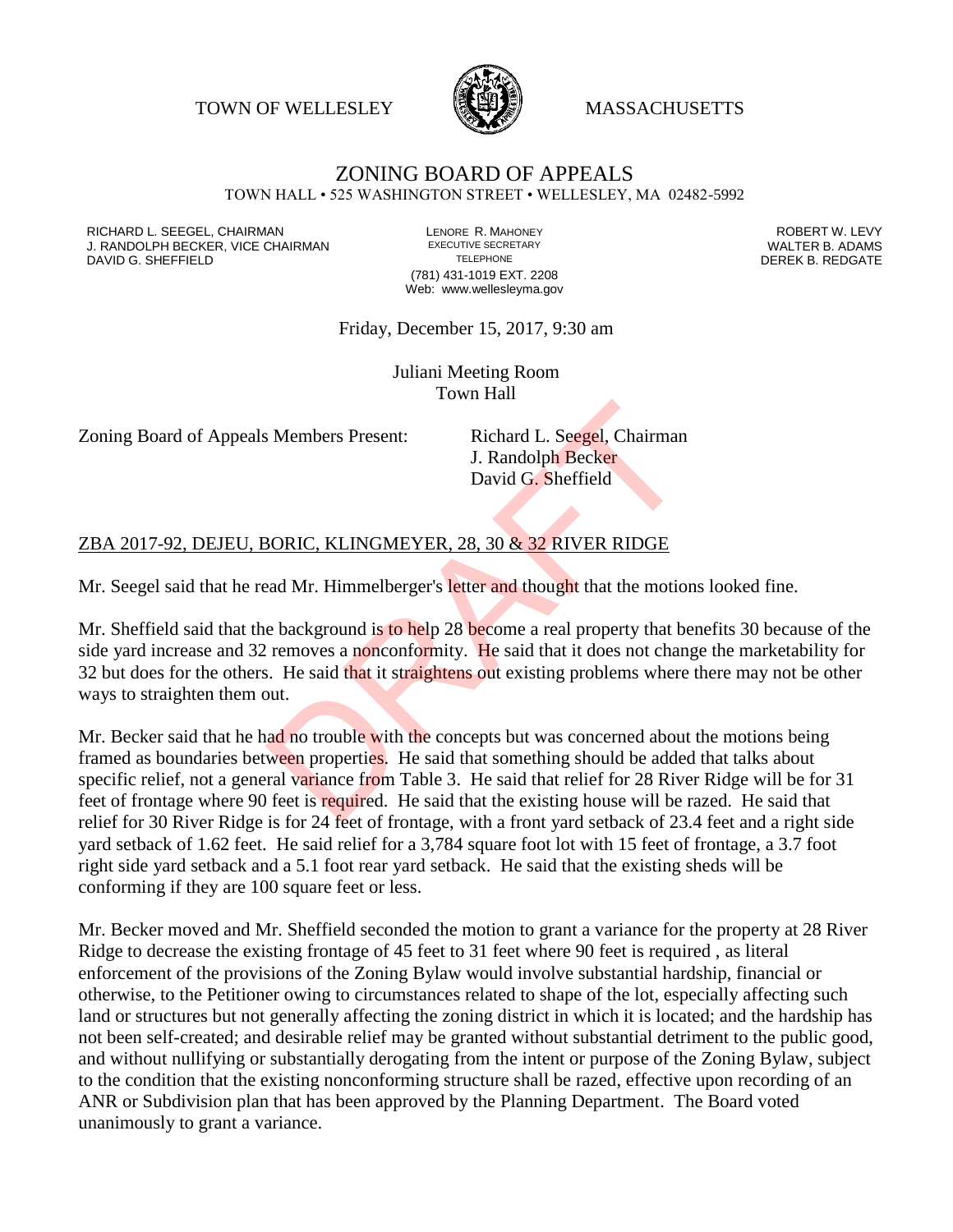Mr. Becker moved and Mr. Sheffield seconded the motion to grant a variance for the property at 30 River Ridge to increase the existing frontage of 10 feet to 24 feet where 90 feet is required, to maintain the existing front yard setback of 23.4 feet where 30 feet is required and increase the existing side yard setback of -.33 feet to 1.62 feet where 20 feet is required, as literal enforcement of the provisions of the Zoning Bylaw would involve substantial hardship, financial or otherwise, to the Petitioner owing to circumstances related to shape of the lot, especially affecting such land or structures but not generally affecting the zoning district in which it is located; and the hardship has not been self-created; and desirable relief may be granted without substantial detriment to the public good, and without nullifying or substantially derogating from the intent or purpose of the Zoning Bylaw. The Board voted unanimously to grant a variance.

Mr. Becker moved and Mr. Sheffield seconded the motion to grant a variance for the property located at 32 River Ridge to increase existing lot size of 3,758 square feet to 3,784 square feet in a district in which the minimum lot size is 10,000 square feet, to maintain existing frontage of 15 feet where 90 feet is required, maintain an existing right side yard setback of 3.7 feet where 20 feet is required and maintain a rear yard setback of 5.1 where 18 feet is required, as literal enforcement of the provisions of the Zoning Bylaw would involve substantial hardship, financial or otherwise, to the Petitioner owing to circumstances related to shape of the lot, especially affecting such land or structures but not generally affecting the zoning district in which it is located; and the hardship has not been self-created; and desirable relief may be granted without substantial detriment to the public good, and without nullifying or substantially derogating from the intent or purpose of the Zoning Bylaw. The Board voted unanimously to grant a variance. between the lot, especially affecting such land or structure shape of the lot, especially affecting such land or structure in which it is located; and the hardship has not been stranted without substantial detriment to the

The Board said that the decision as to whether the Petitioner will have to come back before the Board to construct a new conforming dwelling on the property at 28 River Ridge will be subject to a determination by the Building Inspector.

## ZBA 2017-99, WELLESLEY COLLEGE, 106 CENTRAL STREET

Present at the meeting were Justin Mosca, VHB, David Conway, Nitsch Engineering, Chris Ridge, Wellesley College, Carl Franceschi, DRA Architects, Miranda Volpicelli, VHB, and Michelle Maheu, Wellesley College.

Mr. Mosca said that VHB issued a response to questions from ZBA.

Mr. Seegel said that construction workers will park on site. He asked about plans to contain spills from vehicles. Mr. Mosca said that the site will be over the existing parking lot that is designed to handle that. He said that there will be fewer cars at the site because they will be displaced by the modulars.

Mr. Seegel asked when the oversized trailers will be brought to the site. Mr. Mosca said that they will be brought in between 9 am and 6 pm. He said that they will most likely be brought in from the west on Route 135. He said that they will have to get MassDOT approval on State roads. He said that is the route that was used for the recent Pendleton Project.

Mr. Seegel said that he was concerned about the weight of the trailers on the existing parking lot. Mr. Mosca said that a foundation system will be going in.

Mr. Sheffield confirmed that runoff will drain to an existing system. Mr. Conway said that there will be underground storage for some of the trailers. He said that the lot will be restored when the trailers are removed. Mr. Sheffield said that care must be taken to not block catch basins. Mr. Conway said that they will mark the utilities. He said that the drainage system will be cleaned and inspected so that everything works as it is supposed to.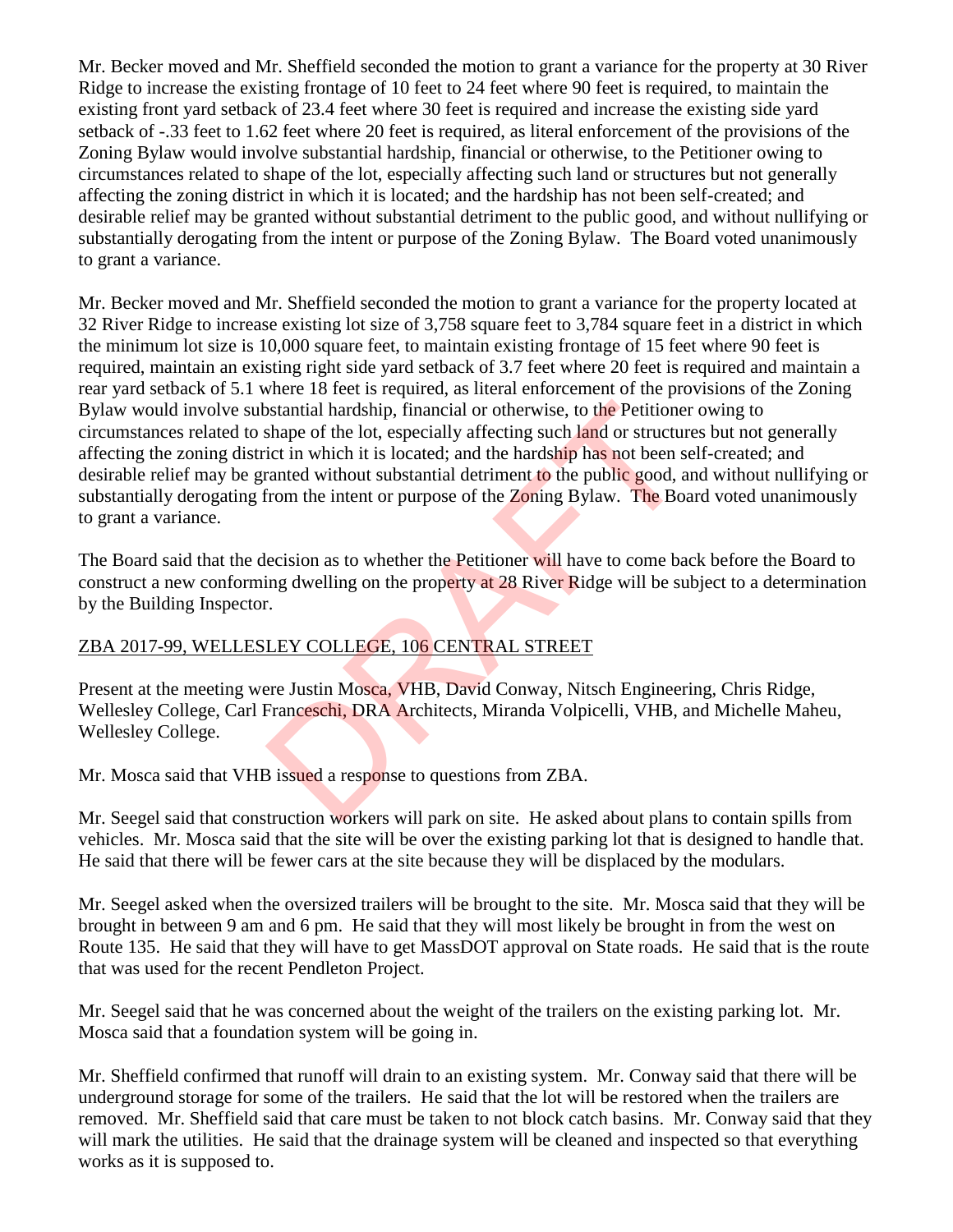Mr. Becker said that the Applicant appears to have relied on national standards rather than language from Wellesley Zoning Bylaw for a Water Supply Protection District (WSPD).

Mr. Sheffield asked about temporary directional signs. Mr. Conway said that the new loading dock may have a small sign. He said that the Science Center will remain in its current location. Ms. Maheu said that there will be construction traffic directions and delivery signs. Mr. Sheffield said that because the project is located on campus, they will not need a large construction sign at the site for the public. Ms. Maheu said that there will be fencing around the project site. Mr. Sheffield said that there is typically a sign with contact numbers on it. Mr. Conway said that the Stormwater Pollution Prevention Plan describes a sign director at the job trailer with contact information and numbers. –

Mr. Sheffield asked about additional security lighting. Ms. Maheu said that there will be lights on the trailers and the walkways. She said that the campus police will monitor the site. Mr. Conway said that there will not be any major construction lighting. Mr. Mosca said that existing lights will be maintained.

Mr. Conway said that they met with the Fire Department to discuss access.

Mr. Becker discussed proposed conditions. Mr. Mosca questioned the limit of Saturday work to 4 pm. Mr. Becker said that the limit just for exterior work. Ms. Maheu said that limitation may cause problems because of a tight construction schedule. Mr. Mosca asked if the limit could be extended to 6 pm on Saturdays. Ms. Maheu said that the site is internal to the campus. The Board members agreed to the 6 pm limit to work on Saturdays.

Mr. Becker said that proposed design condition #6 addresses issues in the WSPD. He said that they will be using the existing infrastructure to meet the requirements of the bylaw. He said that the Board will need assurances that any fill meets the requirements and standards under the WSPD bylaw. He asked who would be appropriate to supervise that. Ms. Maheu said that the College has an Environmental Health & Safety Director, who would be responsible. by met with the Fire Department to discuss access.<br>prosed conditions. Mr. Mosca questioned the limit of Sammit just for exterior work. Ms. Maheu said that limitatii<br>action schedule. Mr. Mosca asked if the limit could be ex

Mr. Sheffield asked about grease traps in the existing stormwater system. He said that there will be constructions vehicles in the WSPD. Mr. Becker discussed adding language about construction vehicles refueling on site. Mr. Sheffield said that this type of construction involves a limited time for heavy construction vehicles.

Mr. Seegel said that all equipment should be brought in from Route 135 in Natick.

The Board discussed the temporary nature of the completed project. The Board discussed calling the units modular so as not to confuse them with trailers that are referenced in bylaw language.

Mr. Becker moved and Mr. Sheffield seconded the motion to grant Site Plan Approval, subject to the conditions that were presented and modified at the public meeting. The Board voted unanimously to grant Site Plan Approval.

Mr. Becker moved and Mr. Seegel seconded the motion to grant a special permit for a major construction project in a WSPD. The Board voted unanimously to grant a special permit.

Mr. Mosca discussed scheduling two Site Plan Approvals in January. He said that the timing of the building permit requires them to get onto the ZBA agenda in January. Mr. Seegel said that the Board will hold a public hearing on Thursday, January 11, 2018.